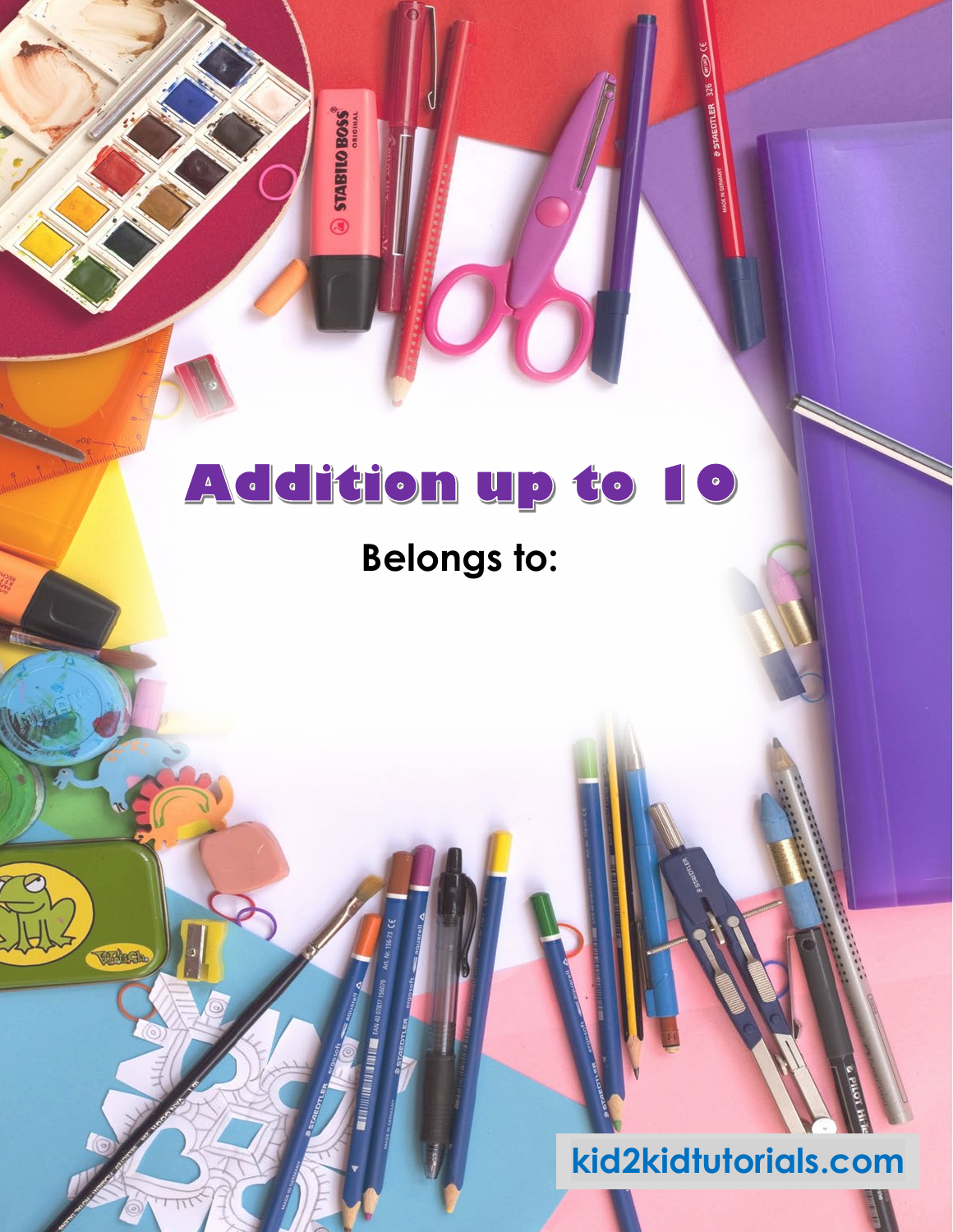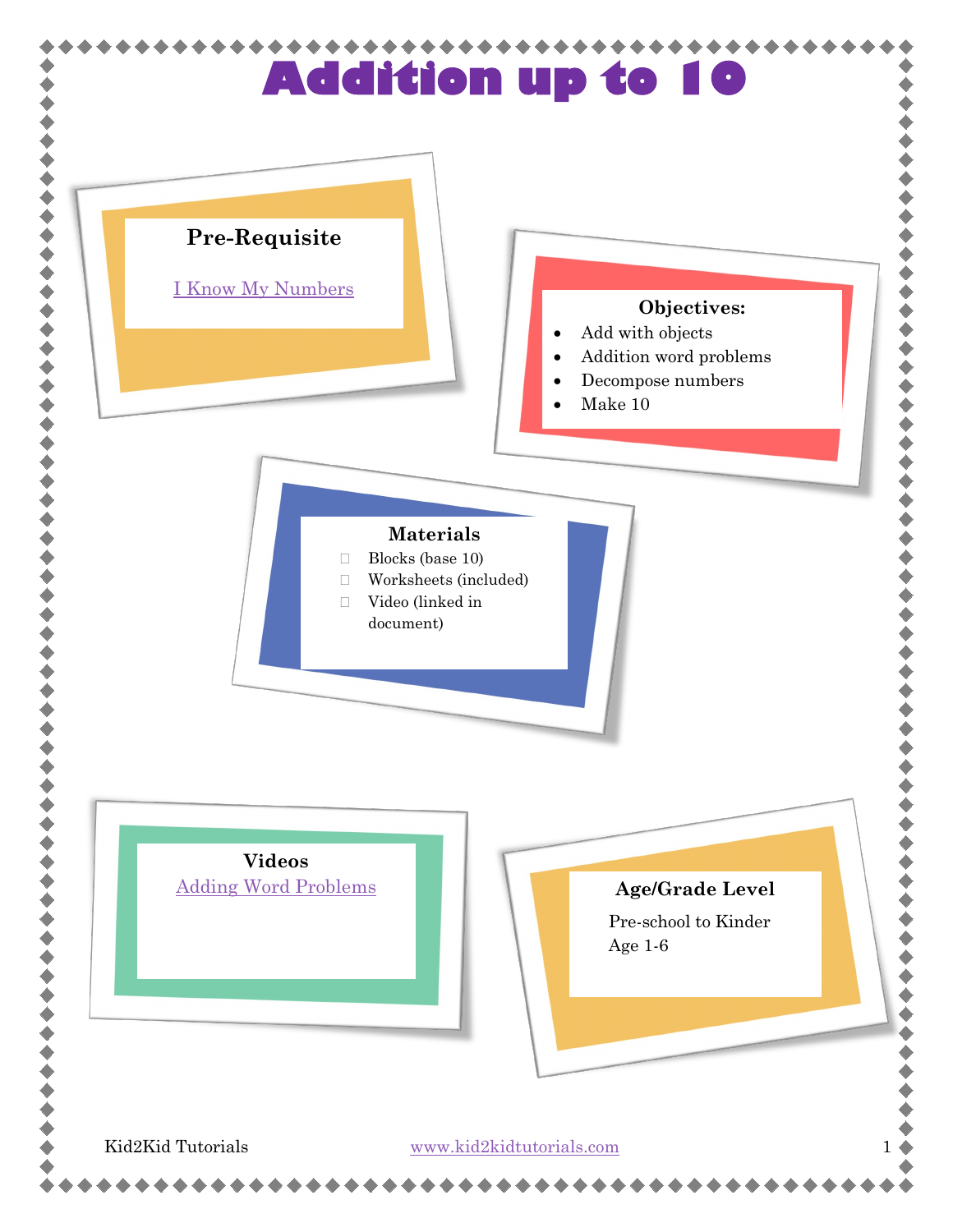**Resources**

**Standards**

**1.** [Addition Terms/Definition](#page-7-0)

CCSS.MATH.CONTENT.K.OA.A.1 CCSS.MATH.CONTENT.K.OA.A.5

2. [I Can Add with Blocks](#page-8-0) (worksheet)

### Addition with Objects

1. Write out **4 + 2 =** on the board or a sheet of paper.

- Ask the students to take out 4 block and place them on the table.
- Ask them to get 2 more blocks and put them next to the 4.
- Have them count all the blocks.

The answer should be 6. Explain that  $4 + 2 = 6$ .



### 2. Write out  $2 + 0 =$  on the board or a sheet of paper.

- Ask the students to take out 2 block and place them on the table.
- Ask them to get 0 more blocks and put them next to the 2. (you may have to explain that 0 blocks mean to not add any more)
- Have them count all the blocks on the table.

The answer should be 2. Explain that  $2 + 0 = 2$ 

3. Do a few more examples then have them work on the 'I Can Add with Blocks' worksheet.

Kid2Kid Tutorials [www.kid2kidtutorials.com](http://www.kid2kidtutorials.com/)2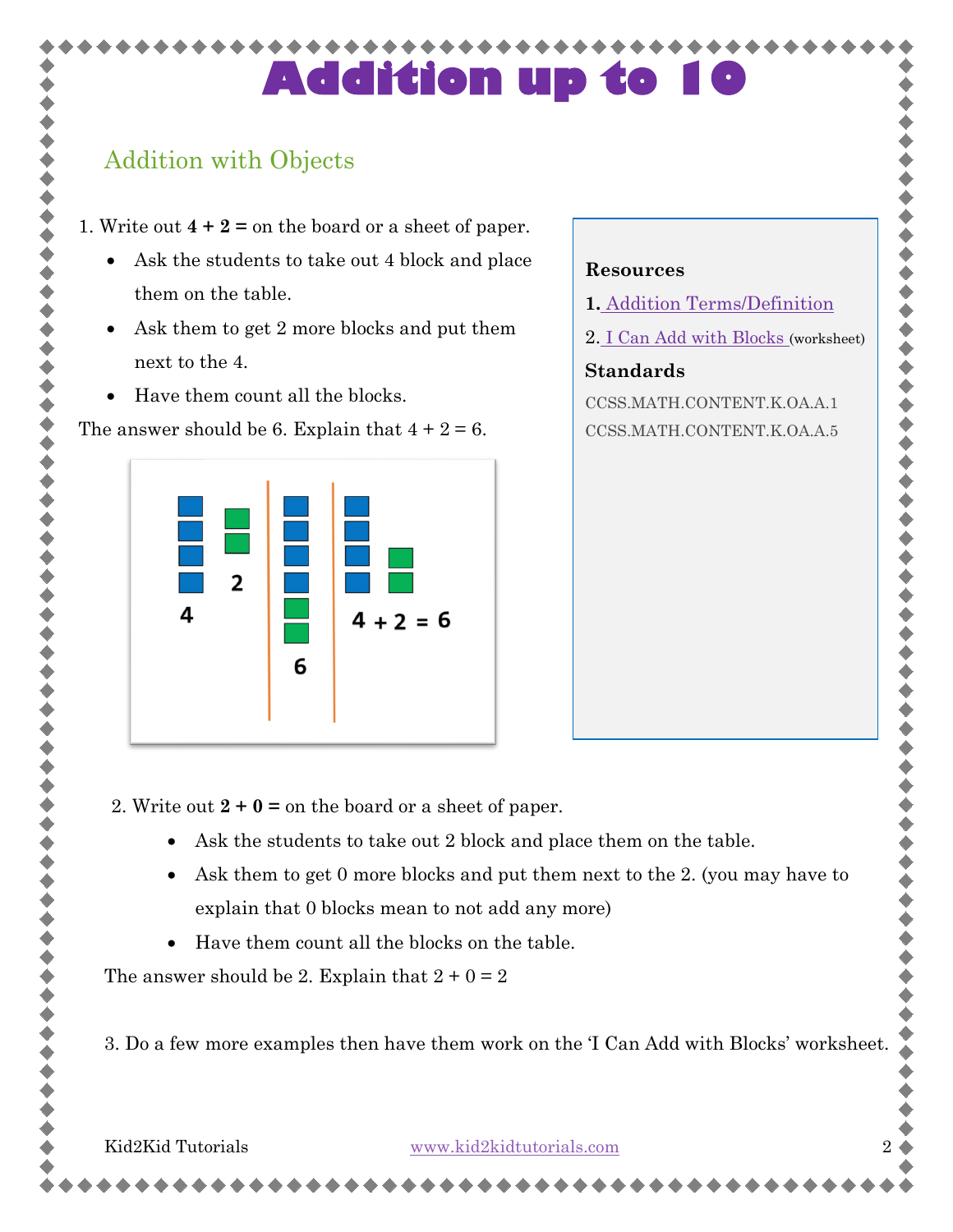### Addition Word Problems

- 1. Write down a word problem on the board or a piece of paper.
- 2. Read the problem out loud.
- 3. Write out the following under the word problem
	- What is the question?
	- What are the numbers we will need or be using?
		- o Original amount?
		- o How many was given?
	- What is the operation?
- 4. Underline or highlight the answers to the questions above
- 5. Write down the answer to the questions.



Example: Issy had 2 candy bars and Zack gave him 3 more candy bars. How many candy bars does Issy have now?

Issy had **2 candy bars** and Zack gave him **3 more candy bars**. **How many candy bars does Issy have now**? **\*\***Note: You can use the 'Addition Terms and Definition' sheet.



#### **Resources**

- 1. [Addition Terms/Definition](#page-7-0)
- 2. [Word Problems](#page-10-0) (worksheet)
- 3. [Adding Word Problems](https://www.youtube.com/watch?v=TmK3EUP6giI&feature=youtu.be) (Video)

,,,,,,,,,,,,,,,

### **Standards**

CCSS.MATH.CONTENT.K.OA.A.2 CCSS.MATH.CONTENT.K.OA.A.5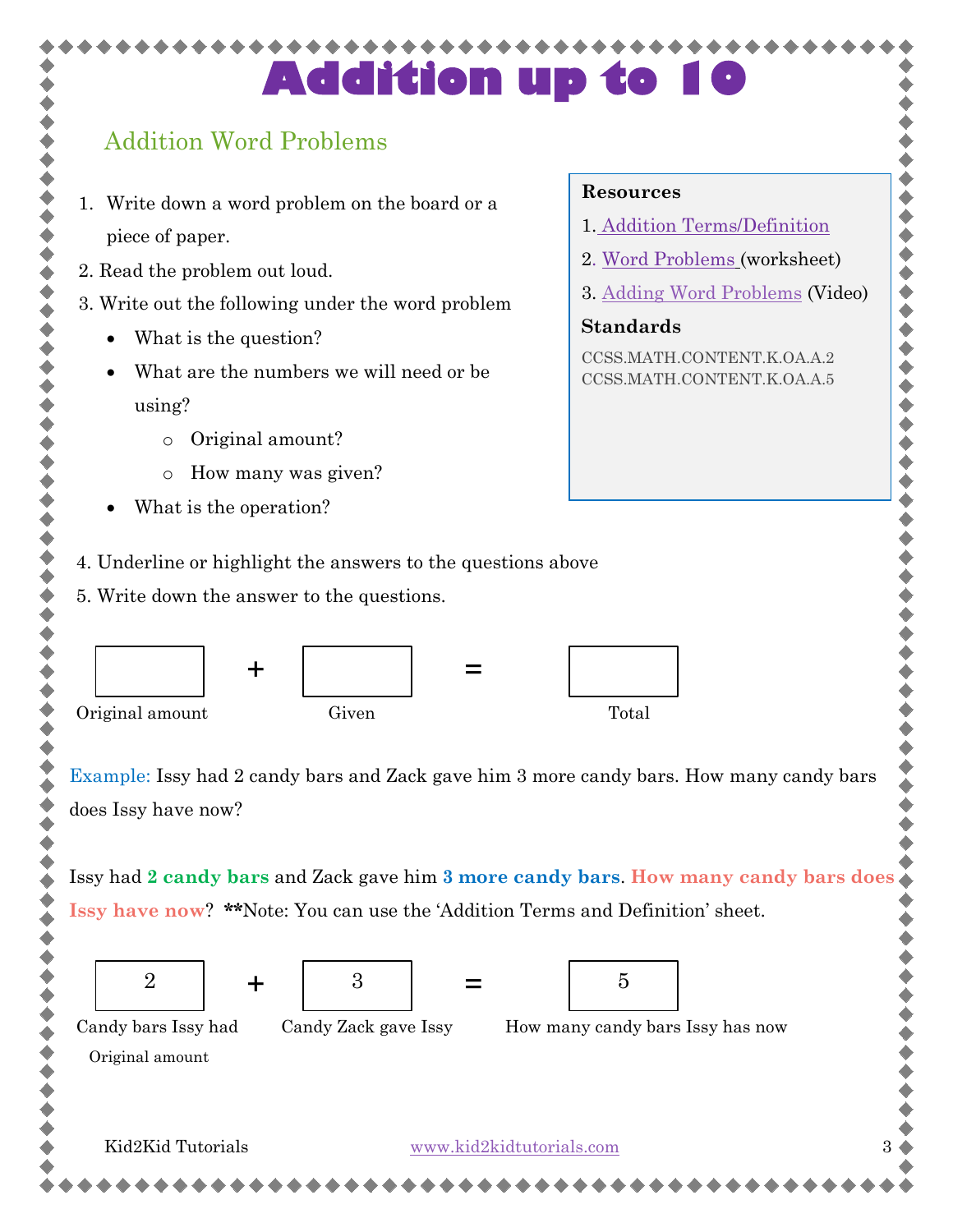### Decompose Numbers (less than 10)

Decomposing is taking the sum of an addition problem and listing all the different addends you can put together to equal the sum.

- 1. Have students take out 5 blocks.
- 2. Ask them to split up the 5 blocks however they want.
- 3. Now have them count the blocks they split up.
- 4. Explain that the number of blocks still equals 5 no matter how you split them up
- 5. Repeat

くくくくくくくくく

 $\ddot{\bullet}$ 

 $\blacklozenge$ 

### **Resources**

- 1. [Addition Terms/Definition](#page-7-0)
- 2. [Decomposing Numbers](#page-11-0)

(worksheet)

### **Standards**

CCSS.MATH.CONTENT.K.OA.A.3 CCSS.MATH.CONTENT.K.OA.A.4 CCSS.MATH.CONTENT.K.OA.A.5

,,,,,,,,,,,

 $\ddot{\bullet}$ 

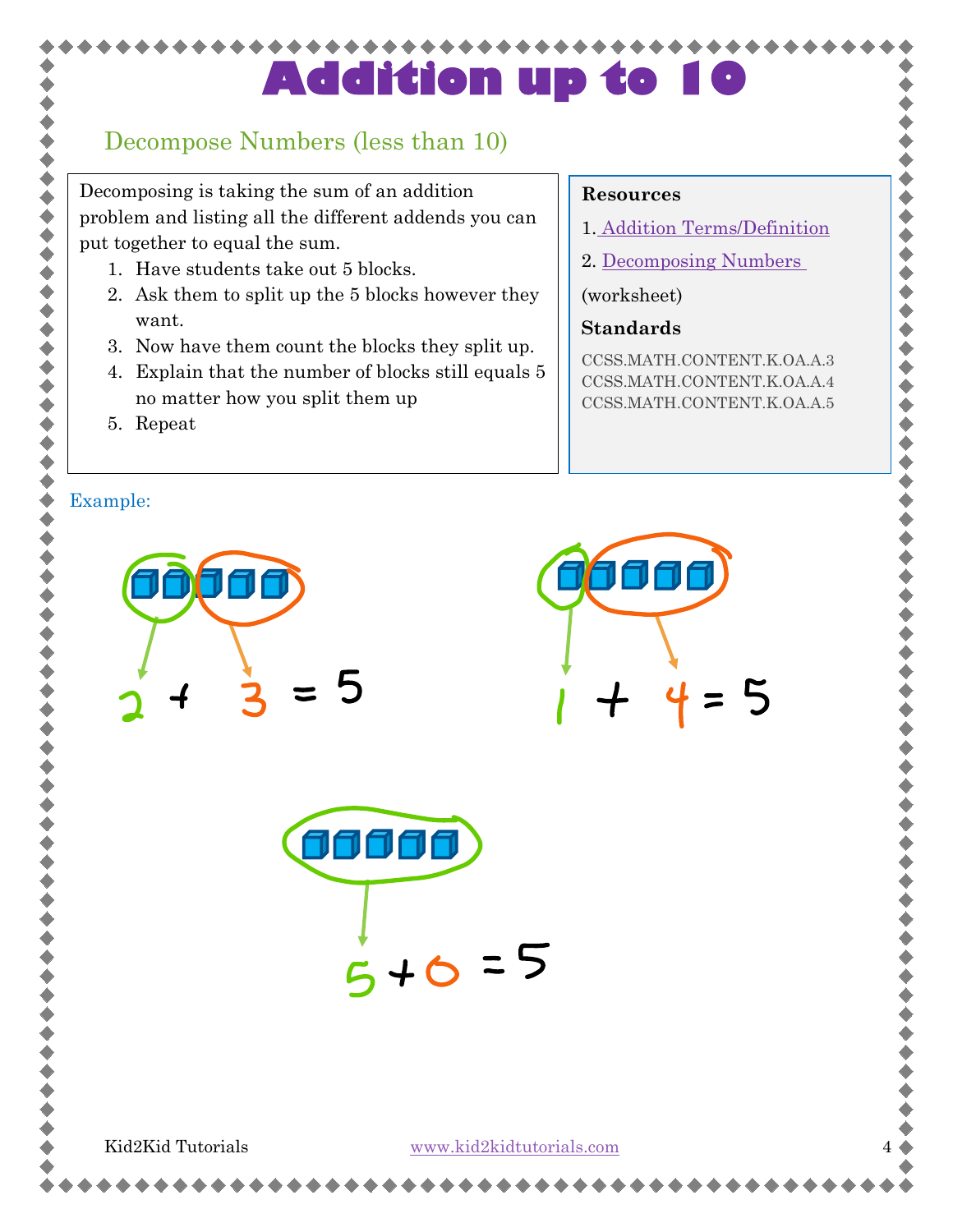Decomposing is taking the sum of an addition problem and listing all the different addends you can put together to equal the sum.

- 6. Have students take out 8 blocks.
- 7. Ask them to split up the 8 blocks however they want.
- 8. Now have them count the blocks they split up.
- 9. Explain that the number of blocks still equals 8 no matter how you split them up
- 10.Repeat

,,,,,,,,,,

#### **Resources**

1. [Addition Terms/Definition](#page-7-0)

 $\bullet$ 

◆◆◆

 $\ddot{\bullet}$  $\blacklozenge$ 

2. [Decomposing Numbers](#page-11-0)

(worksheet)

### **Standards**

CCSS.MATH.CONTENT.K.OA.A.3 CCSS.MATH.CONTENT.K.OA.A.4 CCSS.MATH.CONTENT.K.OA.A.5

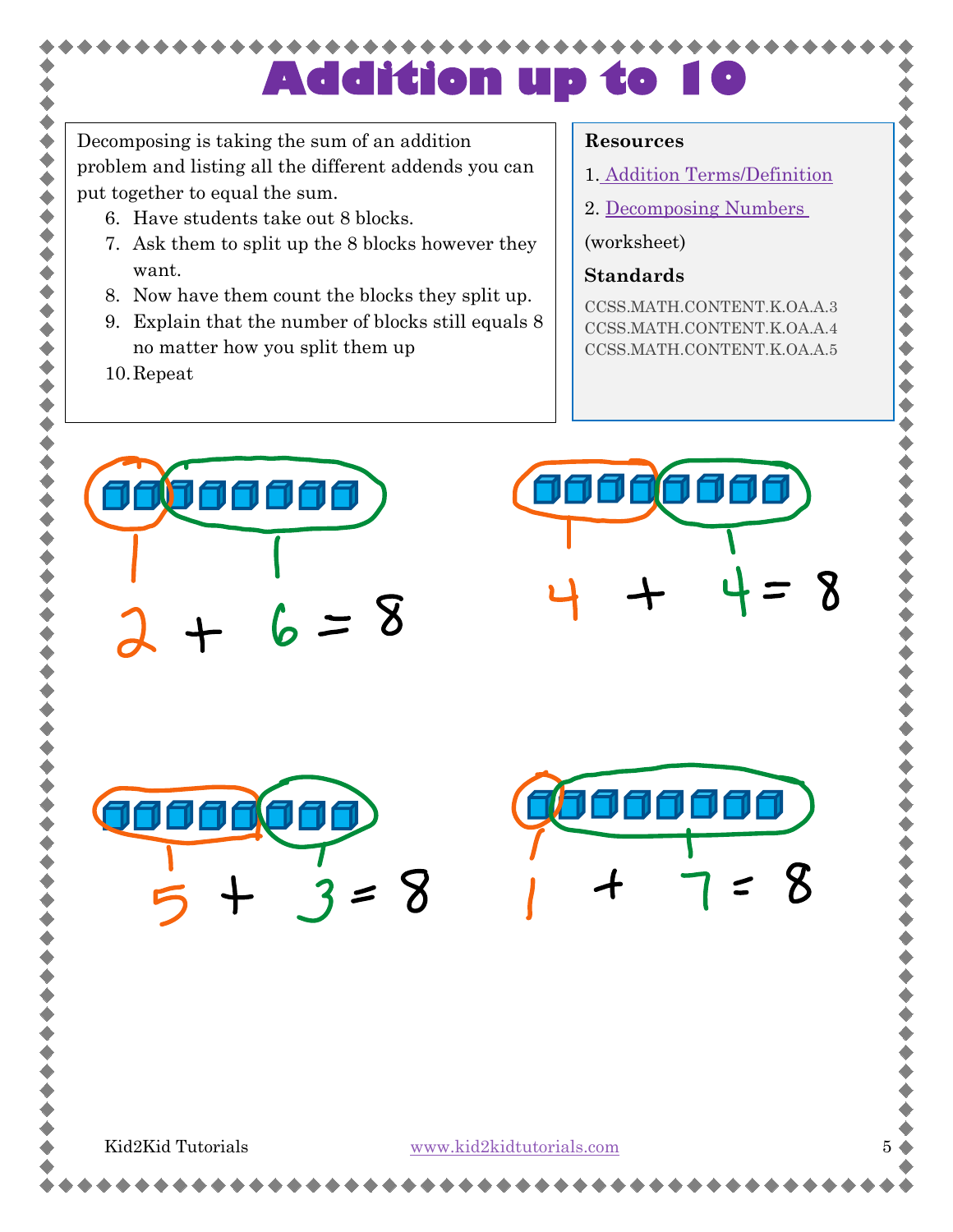### Making 10

令令令

◆◆◆◆◆◆◆

- 1. Have students take out 10 blocks.
- 2. Ask them to split up the 10 blocks however they want.
- 3. Now have them count the blocks they split up.
- 4. Explain that the number of blocks still equals 10 no matter how you split them up.
- 5. Repeat

\*\*Note: making 10 is similar is decomposing. The

steps are the same.

#### **Resources**

1. [Addition Terms/Definition](#page-7-0)

 $\blacklozenge$ 

◆◆◆◆◆

 $\blacklozenge$ 

 $\bullet$ 

2. [Making 10](#page-12-0) (worksheet)

#### **Standards**

CCSS.MATH.CONTENT.K.OA.A.4 CCSS.MATH.CONTENT.K.OA.A.5



Kid2Kid Tutorials [www.kid2kidtutorials.com](http://www.kid2kidtutorials.com/)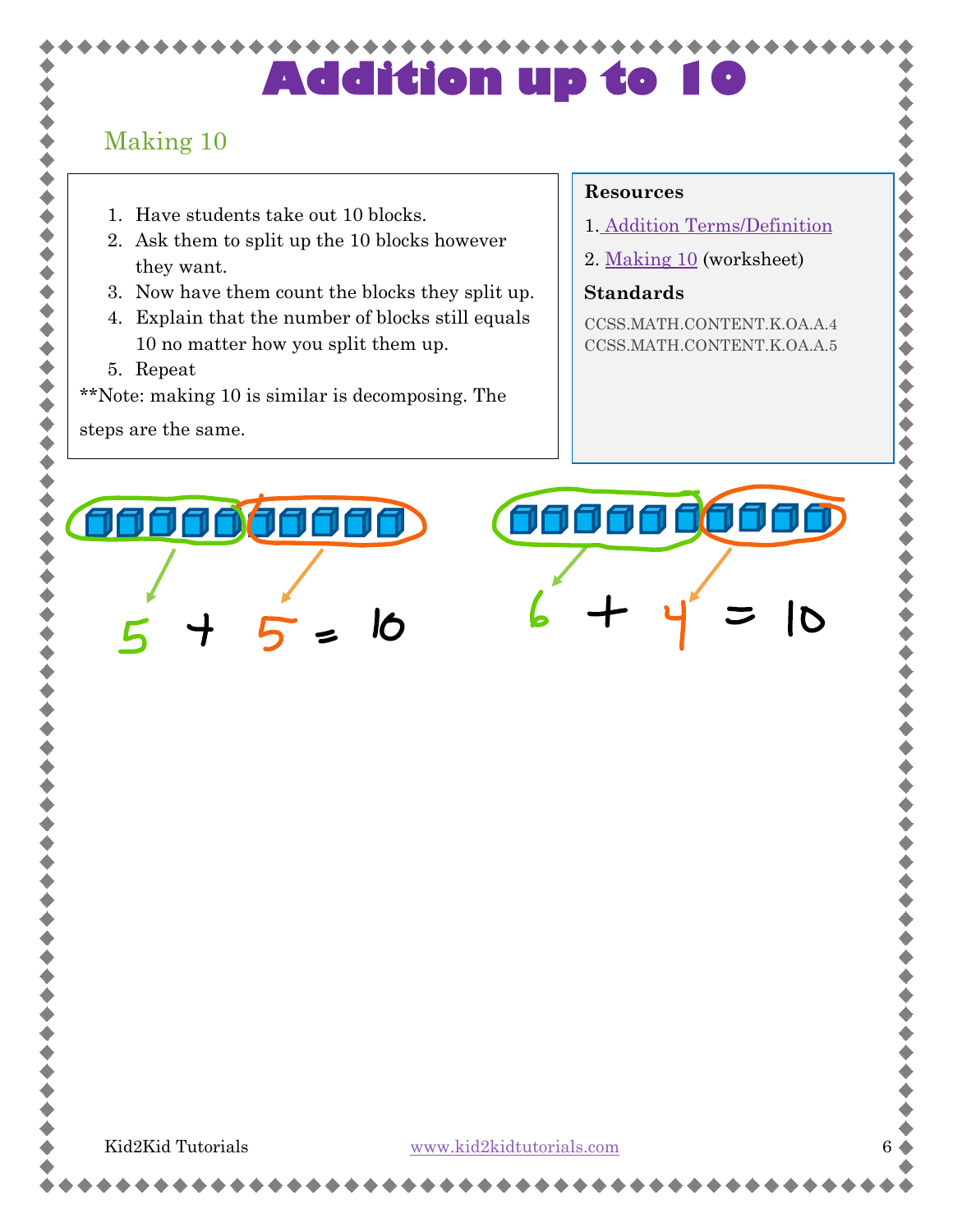### <span id="page-7-0"></span>Addition Terms/Definition

In math there are different ways you can describe an operation like adding. Here are some other words that mean to add.



The numbers in an addition problem also have names. The numbers you add together are called addends and the total of those numbers is the sum.

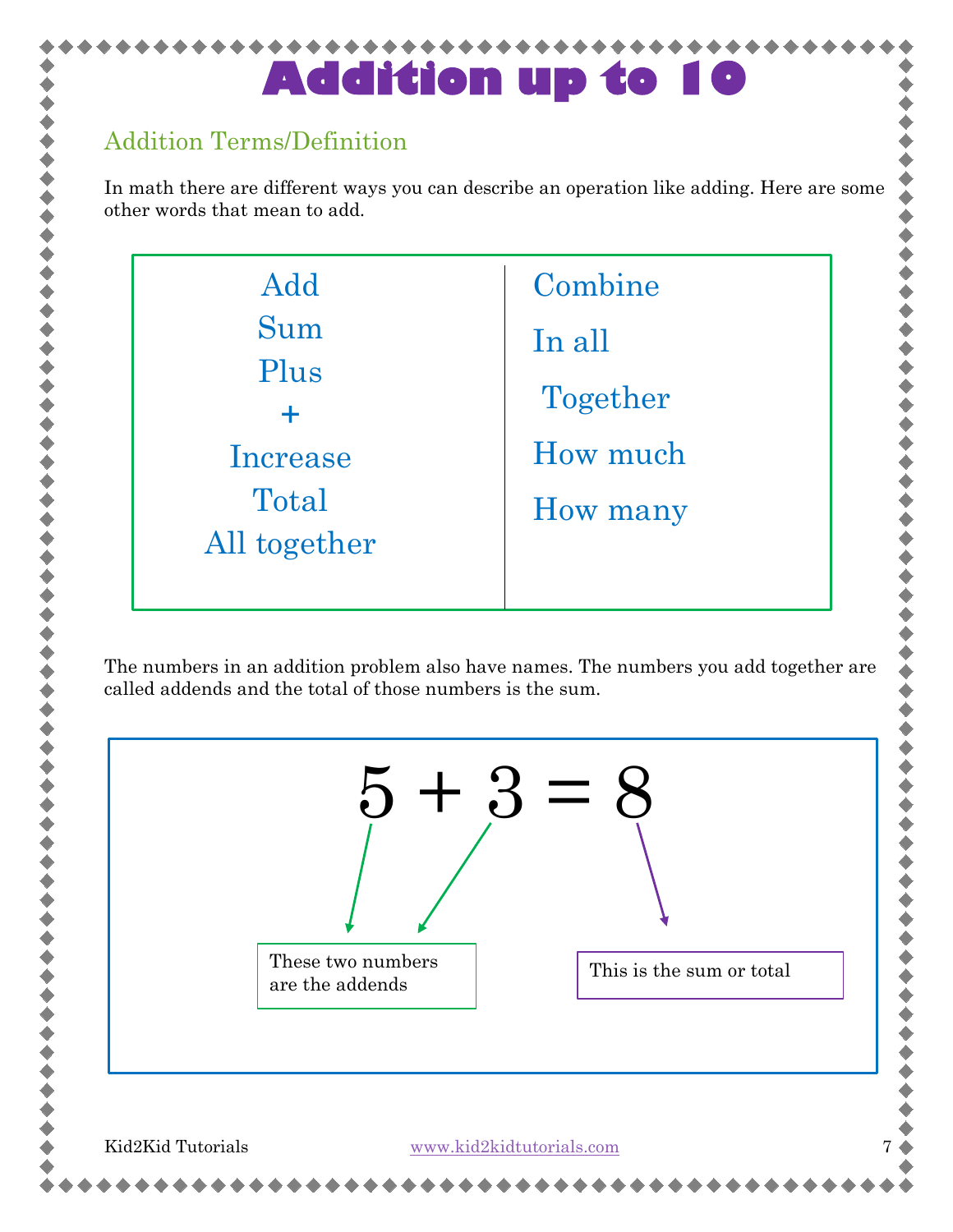<span id="page-8-0"></span>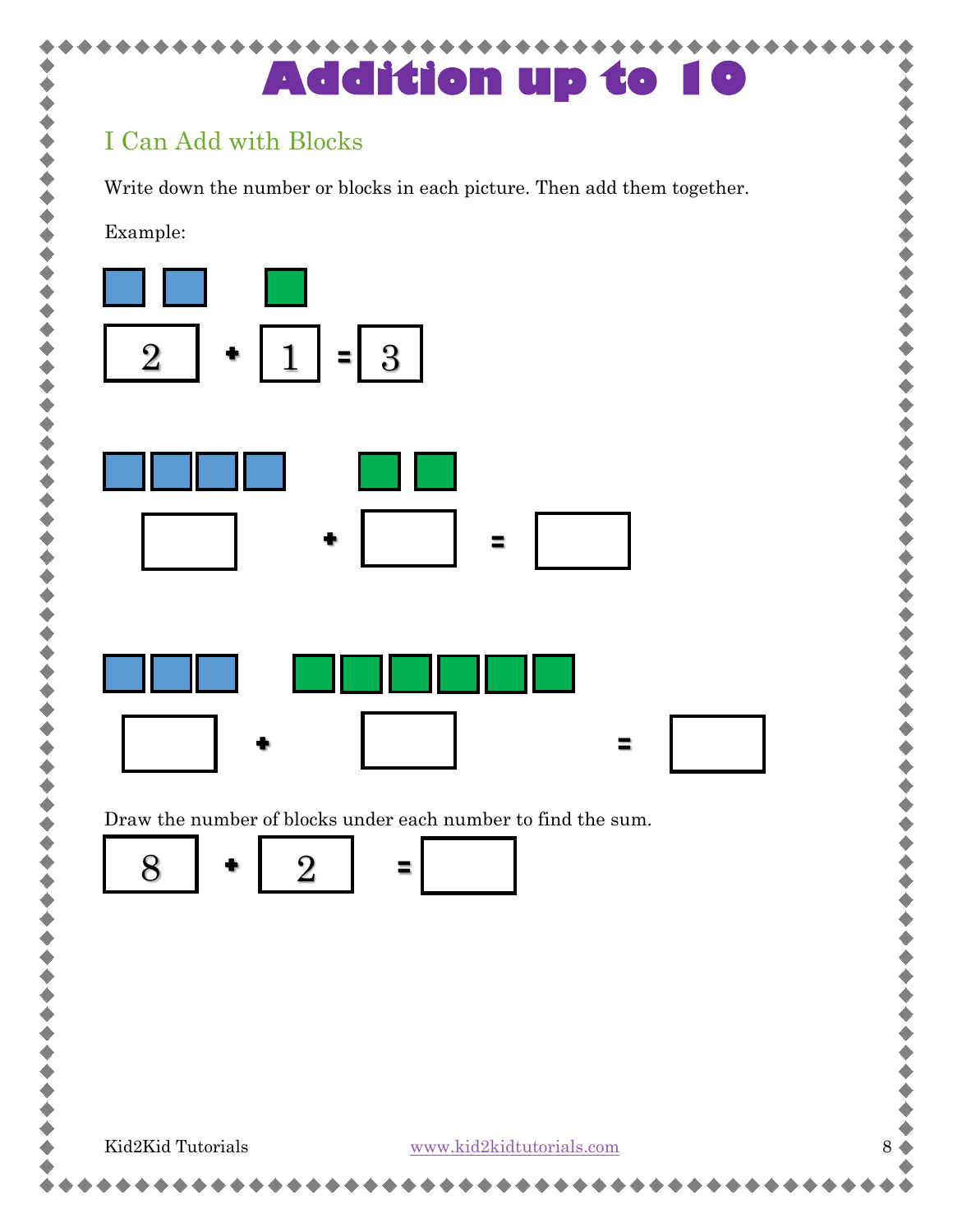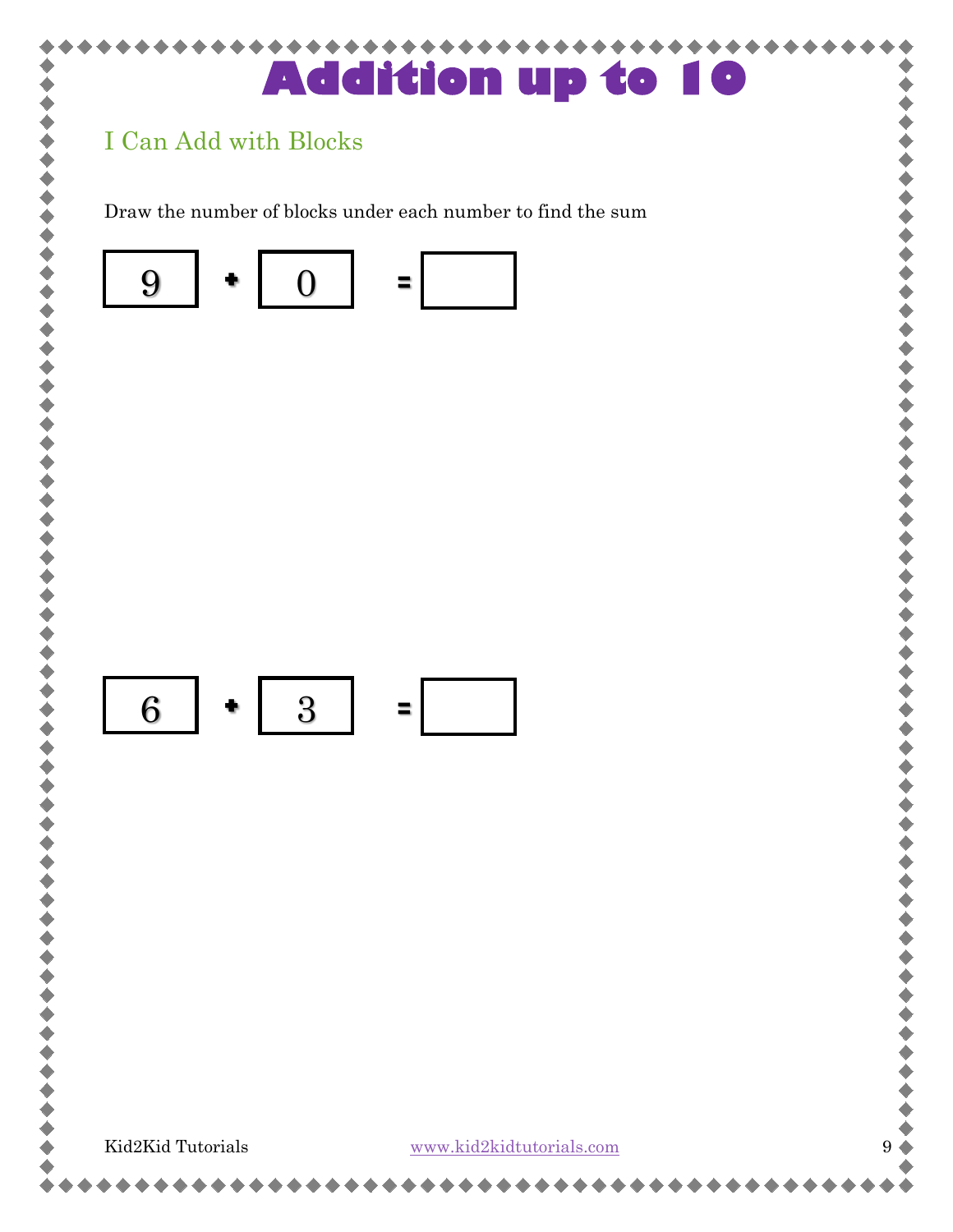<span id="page-10-0"></span>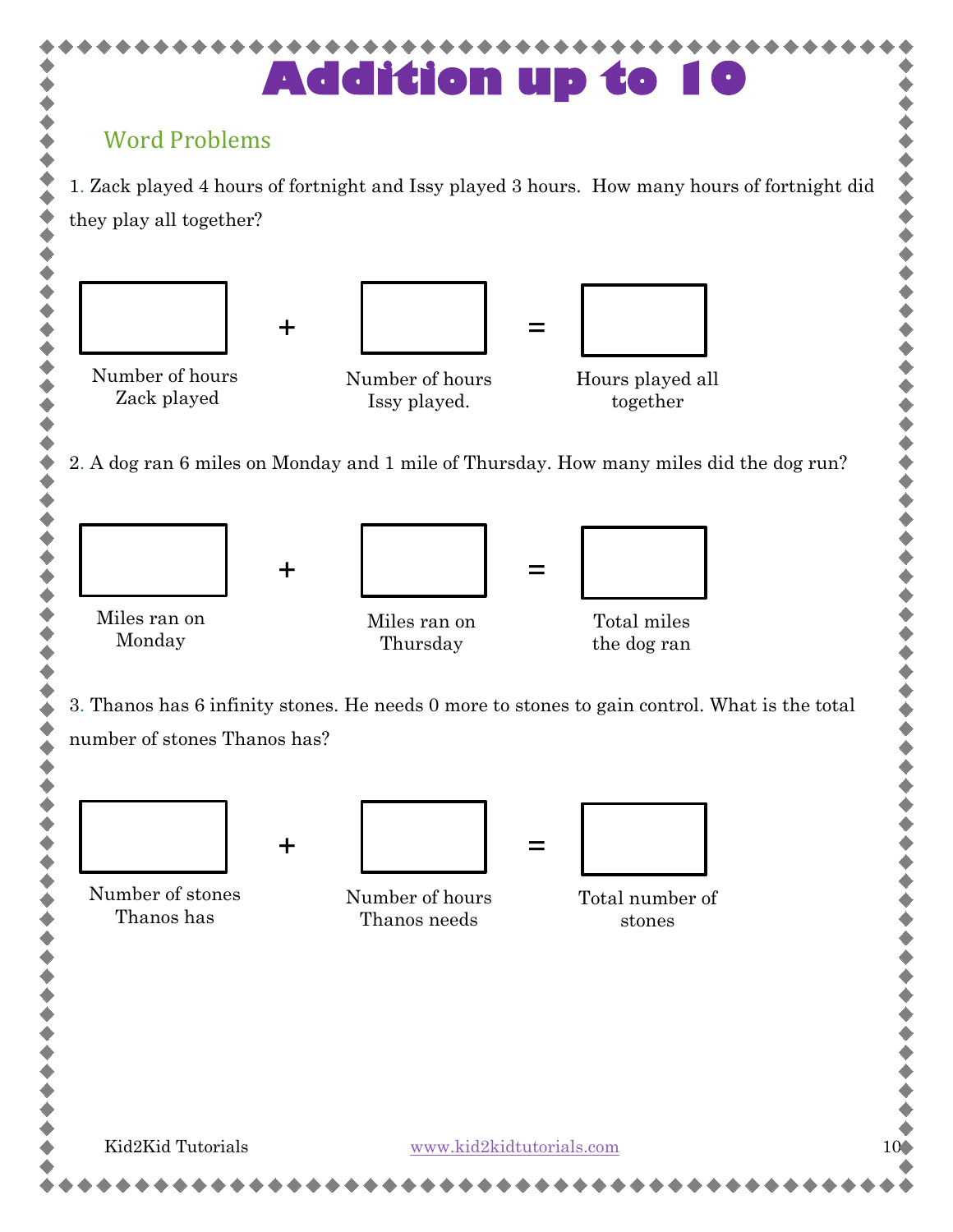### <span id="page-11-0"></span>Decomposing Numbers

 $\blacklozenge$ 

Decompose the number listed below. Use blocks if needed.